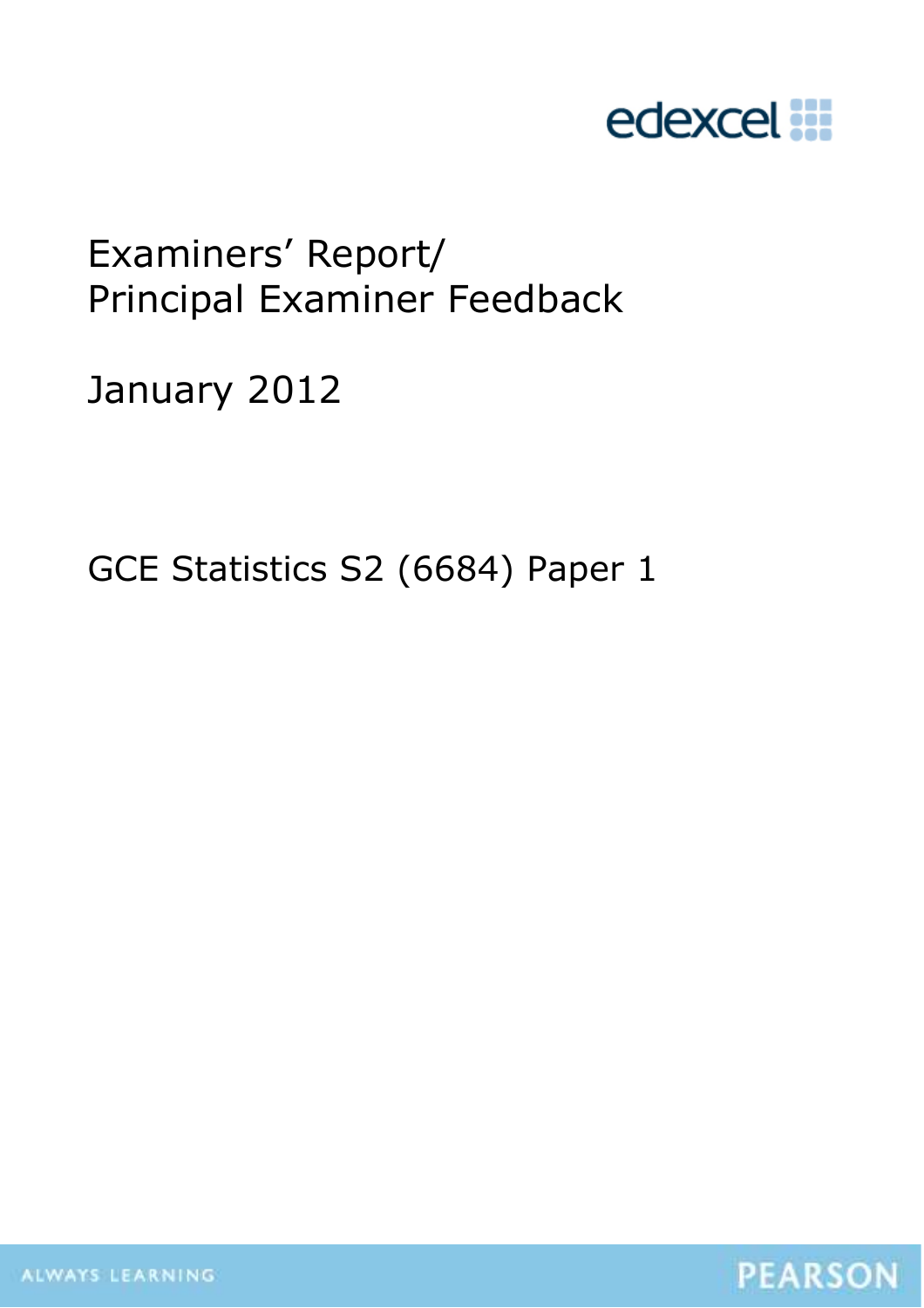## **Edexcel and BTEC Qualifications**

Edexcel and BTEC qualifications come from Pearson, the world's leading learning company. We provide a wide range of qualifications including academic, vocational, occupational and specific programmes for employers. For further information, please call our GCE line on 0844 576 0025, our GCSE team on 0844 576 0027, or visit our qualifications website at www.edexcel.com. For information about our BTEC qualifications, please call 0844 576 0026, or visit our website at www.btec.co.uk.

If you have any subject specific questions about this specification that require the help of a subject specialist, you may find our Ask The Expert email service helpful.

Ask The Expert can be accessed online at the following link:

http://www.edexcel.com/Aboutus/contact-us/

## **Pearson: helping people progress, everywhere**

Our aim is to help everyone progress in their lives through education. We believe in every kind of learning, for all kinds of people, wherever they are in the world. We've been involved in education for over 150 years, and by working across 70 countries, in 100 languages, we have built an international reputation for raising achievement through innovation in education. Find out more about how we can help you and your students at: www.pearson.com/uk

January 2012 Publications Code UA030901 All the material in this publication is copyright © Pearson Education Ltd 2012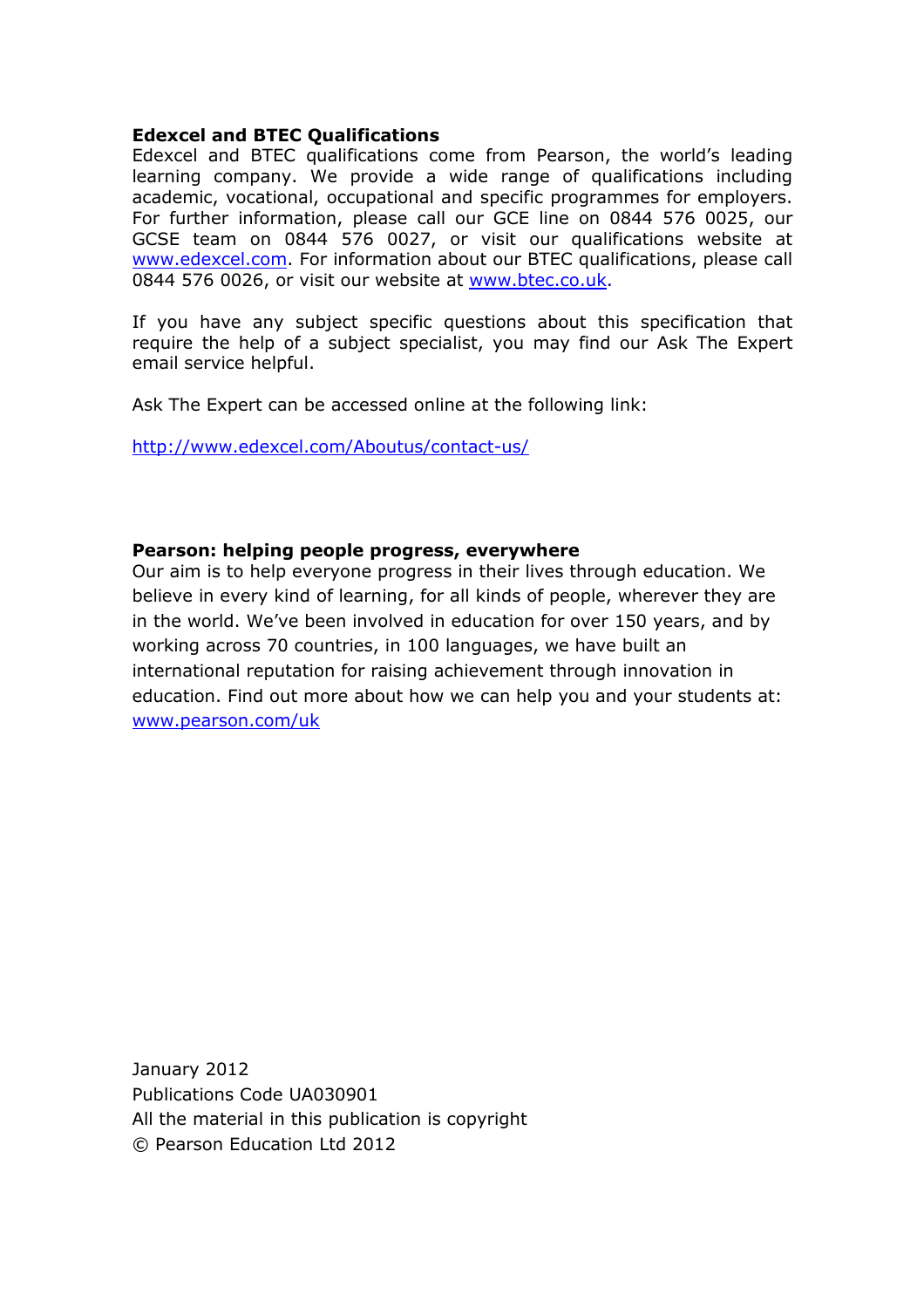### **Question 1**

Parts (a), (b) and (c) of this question were accessible to the majority of candidates with many gaining full marks. An incorrect answer of  $\frac{1}{2}$ 6 was occasionally given for part (a) and in part (b) a few candidates divided by 2 rather than 12.

In part (c) the most common error was finding  $P(X < 7)$ .

A high proportion of candidates found part (d) of this question challenging and their understanding of conditional probability in the context of the question was poor. The most common incorrect responses included

finding  $P(4 < X < 6)$  or  $P(X < 6) - P(X < 4)$ 

or  $P(X < 6 | X < 4)$ . The most successful candidates used U[4,9] and a diagram.

#### **Question 2**

Responses to this question generally reflected candidates' understanding with a high percentage gaining 5 of the 7 available marks. A common error in giving the hypotheses was to write the alternative hypothesis as  $p < 0.5$  or  $p \neq 0.5$ . Occasionally letters other than '*p*' were used. The majority of candidates used the correct Binomial and successfully calculated the probability 0.0214. The most common error was to use the incorrect statement  $P(X \ge 2I) = I - P(X \le 2I)$ or calculate  $P(X = 21)$ . It is pleasing to see that a higher proportion of candidates are able to use statistical tables accurately.

Having calculated a correct probability of 0.0214 and stated that the null hypothesis should be rejected, a number of candidates showed that they had not read the question carefully by stating incorrectly that 'David's claim is supported/correct'. Many candidates do not use the full context of the question in their final statement. For the final statement, if the statement saying 'David is not correct' was not used, the candidates needed to include the words 'forecast', 'radio' and 'tossing/flipping a coin'.

#### **Question 3**

Parts (a) to (c) of this question seemed straightforward for candidates with many fully correct answers. A significant minority of candidates incorrectly used a Poisson approximation. A common error in part (b) was to find  $P(X > 3) = 1 - P(X \le 2)$ . Part (c) was well answered with the majority of candidates solving  $n \times 0.15 = 5$ .

Part (d) proved challenging to many candidates, with many not being able to identify an appropriate method to use. Overall, most candidates attempting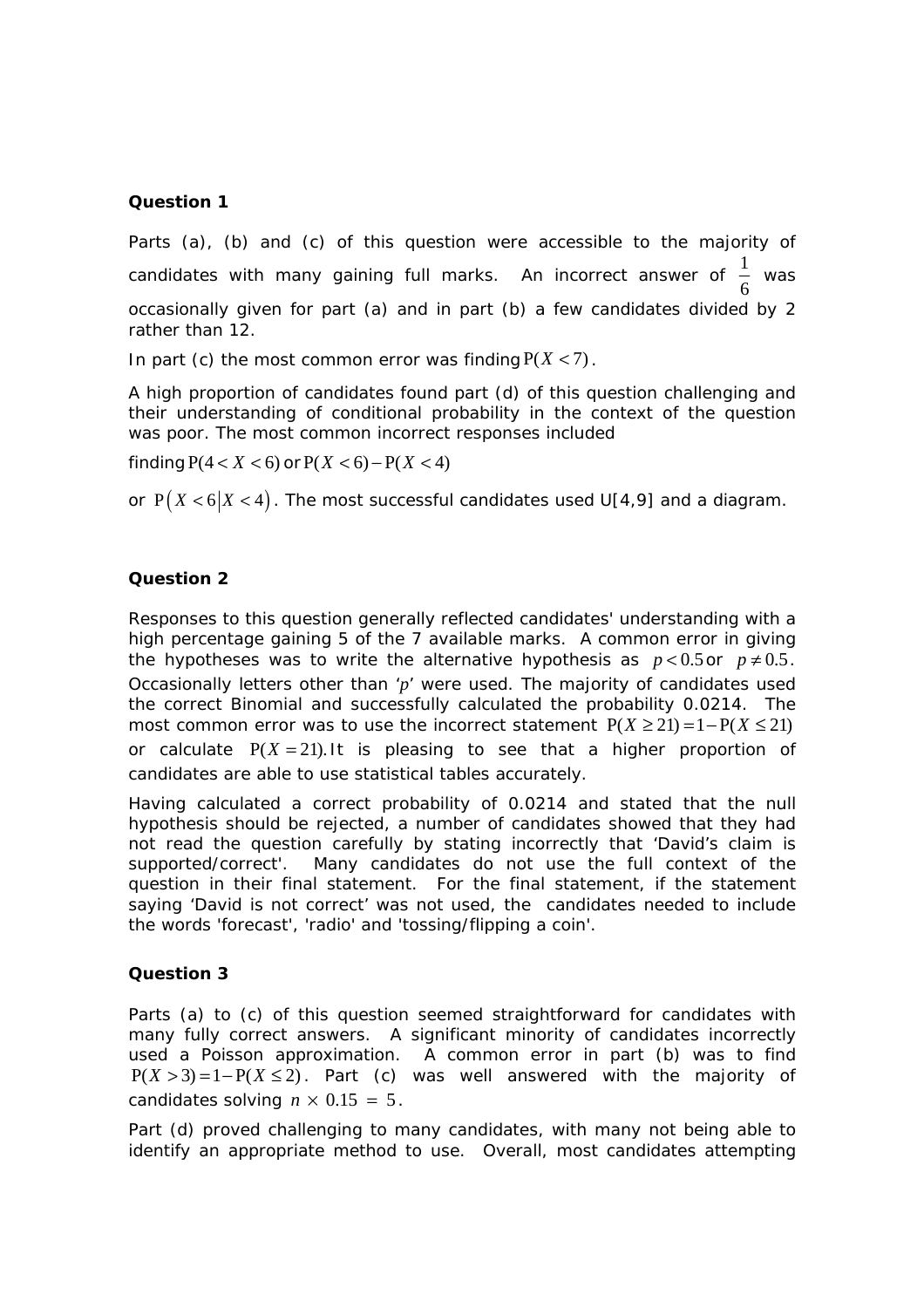this showed that they needed to find a value which would satisfy  $1 - P(X = 0) > 0.95$  or  $P(X = 0) < 0.05$  and used various methods to solve this including logs and 'trial and improvement'. Candidates who used tables rather than solving  $0.85<sup>n</sup> < 0.05$  to find a value for '*n*' usually gave a solution  $n = 20$ . Incorrect methods included solving  $0.15n > 0.95$  and using  $0.95^n$ .

## **Question4**

This question was well answered, with a high proportion of candidates gaining full marks. The choice of Poisson was recognised easily and, in most cases, justified with appropriate properties. One mark was lost frequently by candidates who did not write the answer in the context of 'hits'.

A large proportion of scripts showed excellent solutions to both parts (c) and (d). Errors were rare, but perhaps the most common was to write a final answer correct to two significant figures only. The inequalities were handled well by almost all candidates, although there were a tiny number who wrote, for example,  $P(X = 10) = P(X \le 11) - P(X \le 10)$  in part (c) and  $P(X \ge 15) = 1 - P(X \le 15)$  in part (d)

A pleasing majority of candidates obtained full marks to part (e), with clear, confident and accurate responses. Most of these candidates achieved the perfect combination of a fully detailed method together with economy of expression.

Marks lost in this part were mainly due to using a value 69.5 instead of 70.5 in the standardisation or no continuity correction at all. Few candidates made no attempt at this part of the question.

## **Question 5**

In part (a) a significant minority of candidates used a Normal approximation to the Binomial, despite the fact that the Binomial parameters, 120 and 0.075, can only be described as large and small respectively. Those candidates who made their method clear were able to score some marks but those who simply wrote their answers down gained few marks if any. However, a large number of scripts were awarded full marks.

There were some interesting features to the overall response to part (b). Some candidates used an elaborate method that consisted of defining a new Binomial distribution, B(2, 0.9788), and then using the formula for Binomial probability to complete their solution. This was almost always successful, but contrasts (in the amount of work involved) with those candidates who used the multiplication rule for independent events and therefore simply wrote 0.9788  $\times$  0.9788 or 0.9788 $^{2}$ .

The most curious aspect of part (b) was the frequency with which candidates retraced their steps by repeating their work for part (a), before proceeding with part (b). Intriguingly, it was not uncommon for candidates to have been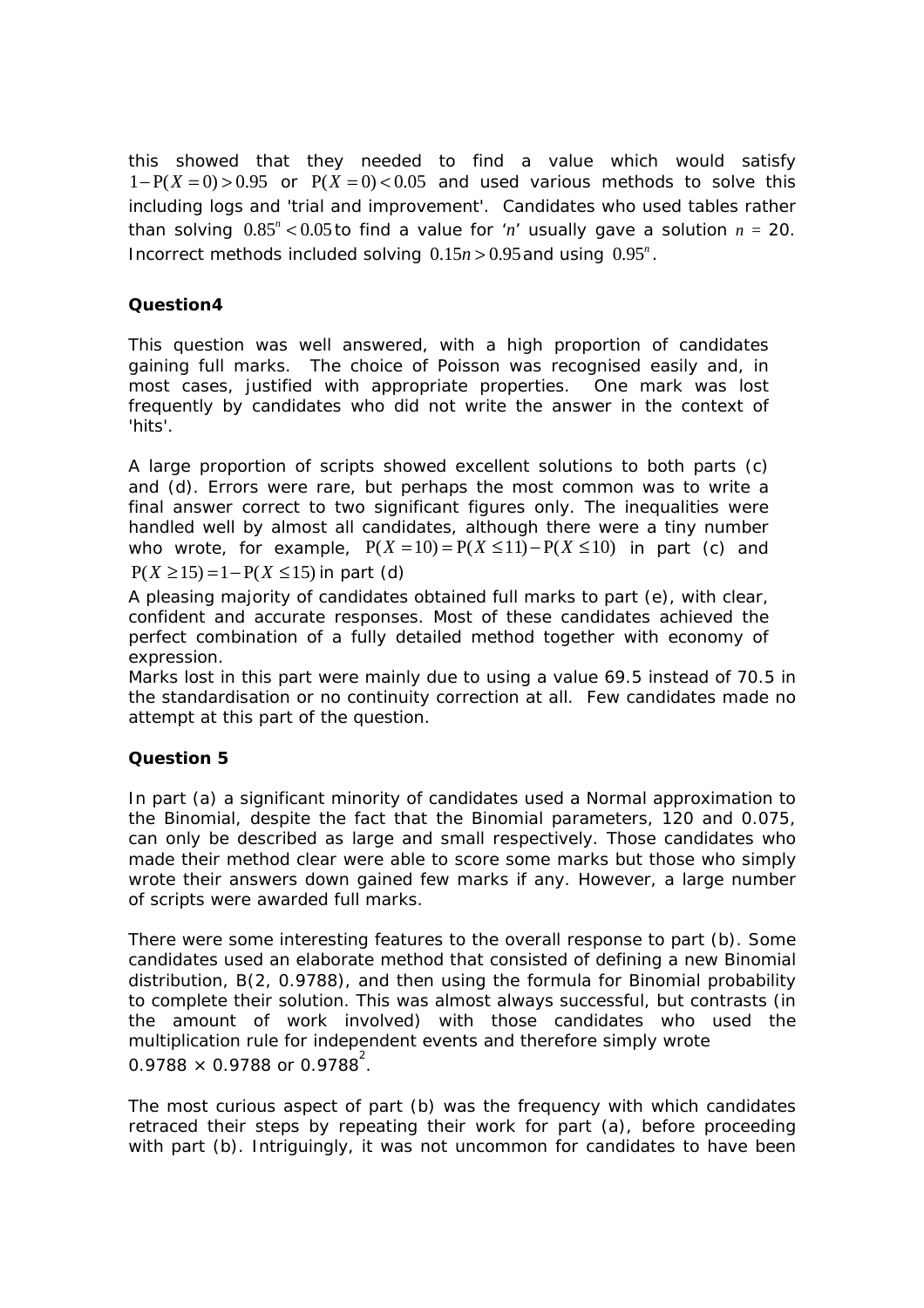incorrect in part (a), but to go on and write a different solution to part (a), correct this time, as part of (b). Unfortunately, correct answers only earn marks when they occur in the parts to which they relate. If only these candidates had reflected on the discrepancy between their two attempts they could have corrected part (a) and earned full marks.

### **Question 6**

Most of the sketches seen in part (a) were of the correct shape. However, a disappointingly low number were awarded the second mark. Labelling the coordinates of end points and joins are essential when graphs are either in sections or else do not extend indefinitely in any direction.

In part (b) the most common method was to use integration and use the fact that total probability must be equal to one. However, there were a few candidates who wrote 1  $\frac{1}{x}$  dx = 1 2 *k*  $\int_{1}^{x} \left(x - \frac{1}{2}\right) dx = 1$  forgetting about the probability distribution for  $0 \leq X \leq 1$ .

The second most common method was to calculate the areas of the simple shapes involved: either a rectangle and a parallelogram or else a rectangle and a triangle. This required some fiddly details, but it was pleasing to note that many fully correct responses were seen using this method.

Not all candidates were able to complete part (b) successfully. Some arrived at the correct equation  $x^2 - x - 1 = 0$  and then stopped, as if they had never seen a quadratic equation before. It would appear that some candidates were a little

too hasty when their next (and only) line following  $x^2 - x - 1 = 0$  was  $\frac{1}{2} (1 + \sqrt{5})$ 2  $\frac{1}{2}(1+\sqrt{5})$ ,

which is the answer given in the question. Such candidates need to be reminded of the 'Advice to Candidates' on the front of the examination paper: "You should show sufficient working to make your methods clear to the Examiner. Answers without working may not gain full credit."

Some candidates made extra work for themselves by omitting the simple expedient of 'clearing fractions first'. The equation  $x^2 - x - 1 = 0$  is much easier

to deal with than the same equation $\frac{1}{2}x^2 - \frac{1}{2}x - \frac{1}{2} = 0$ 2 1 2 1 2  $\frac{1}{2}x^2 - \frac{1}{2}x - \frac{1}{2} = 0$ . For instance, there were

> 1.25 2  $\frac{1}{2}$   $\pm$

candidates who obtained a correct expression  $\frac{2}{1}$ who were then unable

to relate this to the required answer.

There were many fully correct answers to part (c) but there was also the usual significant number of candidates who failed to consider the constant ½ which needs to be added to 1  $\frac{1}{a}$  d 2 *x*  $\int_{1}^{x}\left(t-\frac{1}{2}\right)dt$ . The constant can be obtained in various ways, the simplest being to look at the sketch in part (a). By way of contrast, there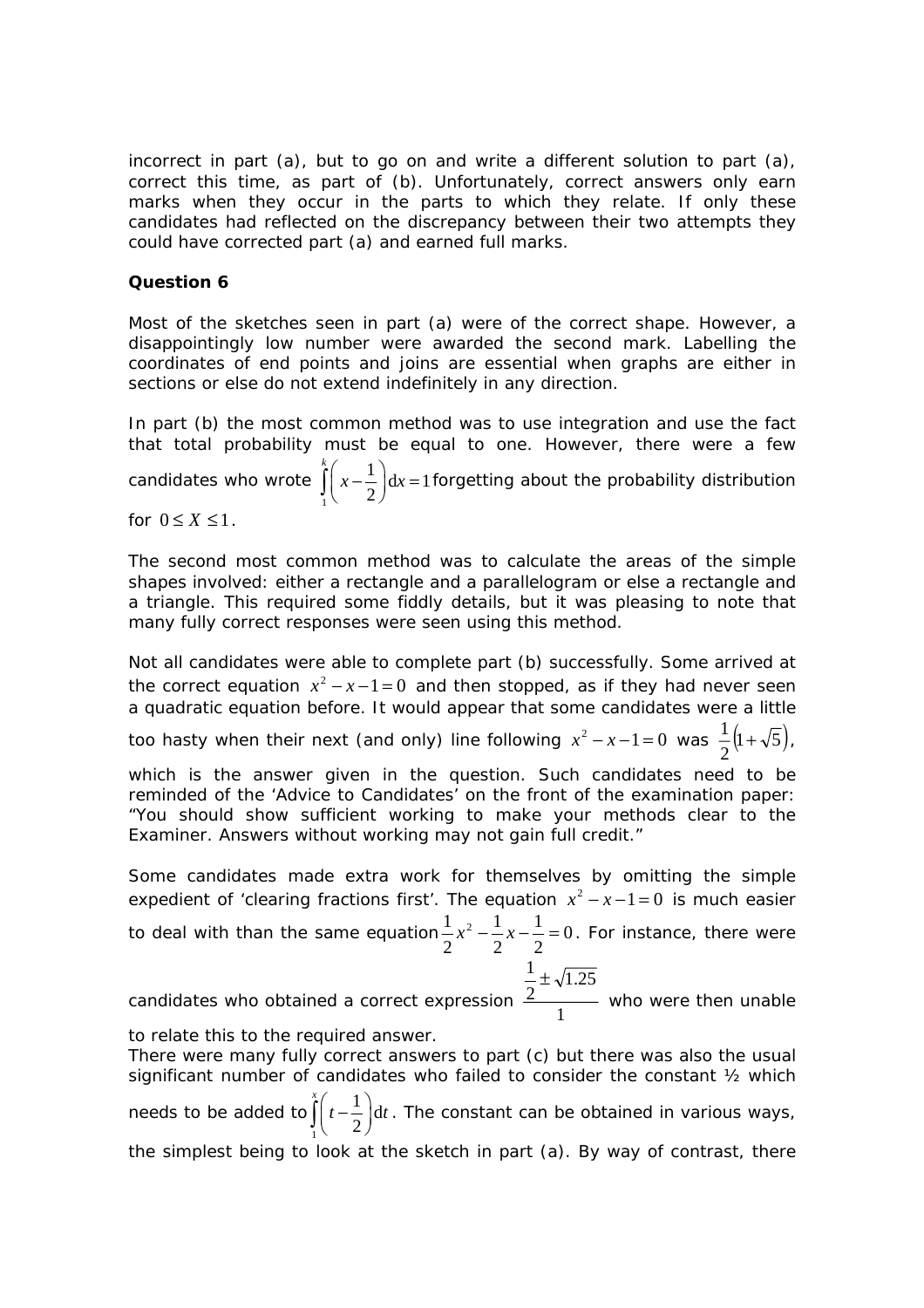were a few candidates who managed to obtain the correct value of the constant by the hardest possible route in this case: solving  $\mathrm{F} \biggl( \frac{1}{2} \bigl( 1 + \sqrt{5} \bigr) \biggl) = 1$ .

The candidates who were correct in (c) were generally also correct in (d). The most common error was to use

$$
\left(\frac{1}{2} \times 1.5^2 - \frac{1}{2} \times 1.5 + 0.5\right) - \left(\frac{1}{2} \times 0.5^2 - \frac{1}{2} \times 0.5 + 0.5\right)
$$
 where the 0.5 has been

substituted into the wrong part of  $F(x)$ .

There was a variety of ways of solving part (d). It is a matter of some concern that not all candidates made their method clear. This particularly affected those candidates whose answers in (c) were incorrect: they could have gained some marks if some explanation of their method had been provided.

Disappointingly few candidates responded to the hint "write down" in part (e). The most effective, and simplest, methods were visual. Half the area, as already noted in part (c), is to the left of  $X = 1$ . Furthermore, the highest point on the graph occurs when  $X = k$ . However, there were many correct answers obtained by other methods, for example, by solving the quadratic equation

$$
\frac{1}{2}m^2 - \frac{1}{2}m + \frac{1}{2} = 0.5
$$

#### **Question 7**

Some candidates were familiar with the term 'critical region', but for all but a tiny number, 'significance level' was uncharted territory.

Part (b) was answered well by the majority of candidates. The main error was the use of the incorrect notation for a critical region i.e.  $P(X \le 3)$ .

There were many good solutions to part (c) that demonstrated correct identification of the situation "as bad or worse than that observed", accurate calculation of the relevant probability and a clear conclusion in context..

A small number of candidates found  $P(X = 13)$ , clearly failing to grasp the central concept of an event "as bad or worse than that observed".  $P(X > 14)$ also featured in some scripts, bearing no relation to either this latter concept or any attempt to find the critical region.